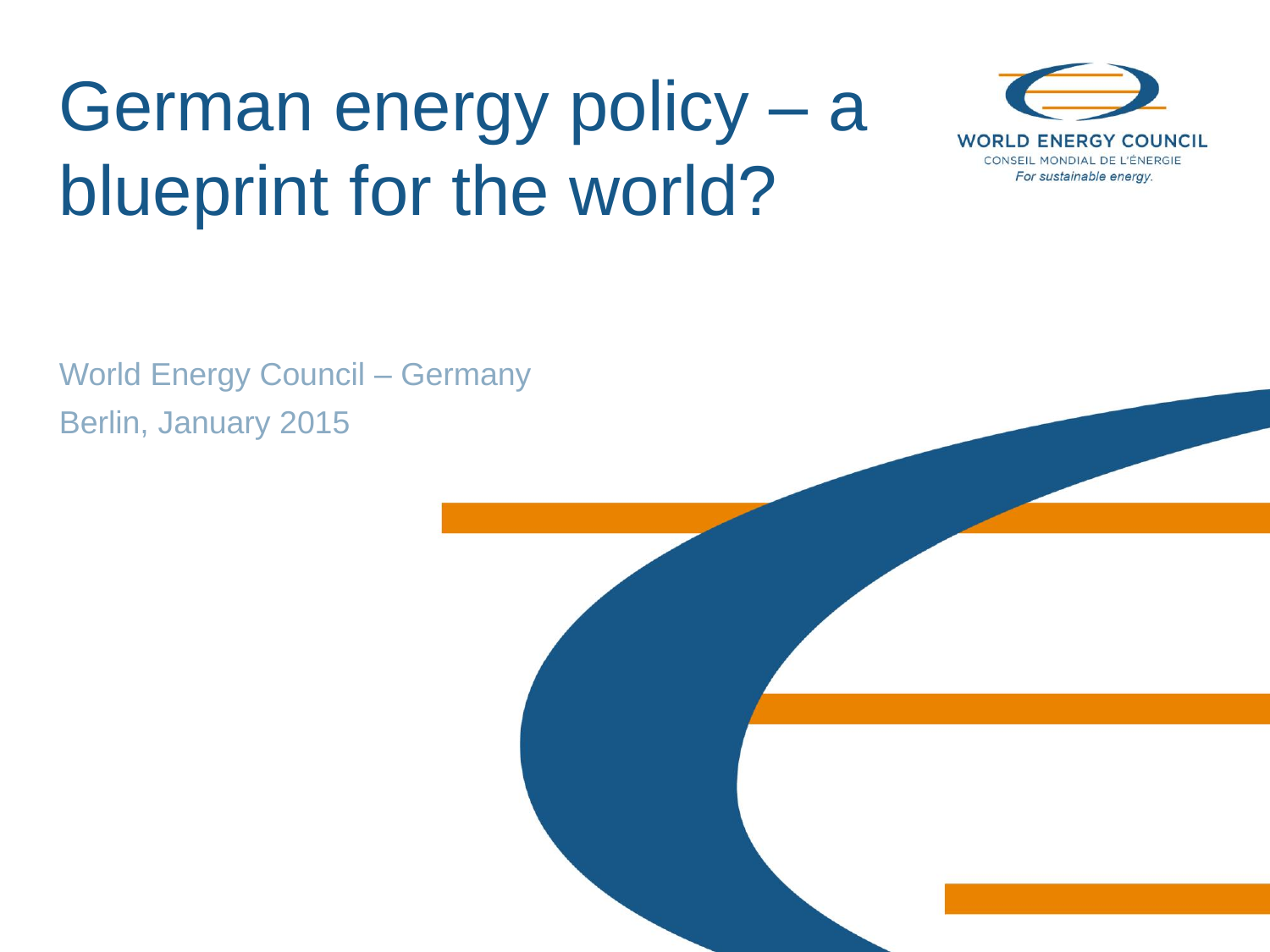## Agenda

- **Global View – 35 responses 1**
- Europe vs. Rest of the World View 20 vs. 15 responses **2**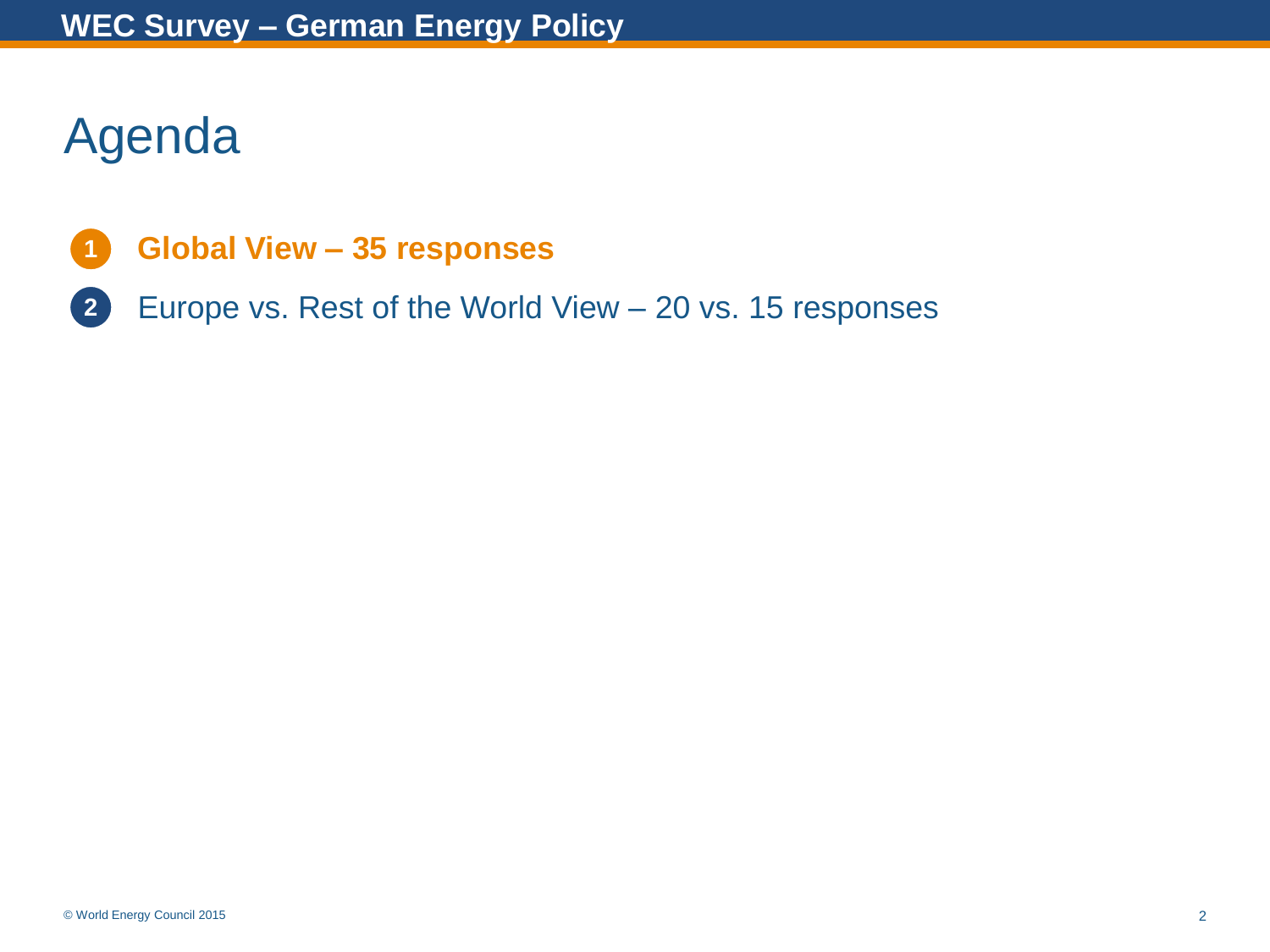## Executive Summary

- ► More than 70% of respondents consider German energy policy a **threat to European security of supply**.
- ► According to the survey, in **short term**, the current energy policy will **impact German growth prospects negatively**, in the longer run, many respondents also see a **strengthening** of the economy.
- A third of respondents are confident that the German energy policy could serve as a **global energy policy blueprint**. A bit more than half of respondents thinks that **parts of the concept** – i.e. expanding renewables – could be copied, almost half of respondents reject the proposal of the German energy policy completely.
- ► Close to 50% of surveyed experts think that **household consumers** would accept a **price increase of up to 10%** in their countries, if they thereby could contribute to climate protection. However, this does not apply to industrial consumers.
- In the international perception, German energy policy will only **partly be implemented and with delays**.
- ► Only a minority believes that Germany can achieve its **CO<sup>2</sup> reduction target** until 2020.
- Survey carried out among the member committees of the World Energy Council in November 2014, received responses from 35 countries<sup>1</sup>.

1: Not all questions were answered by 35 countries. The responding countries are listed in the backup.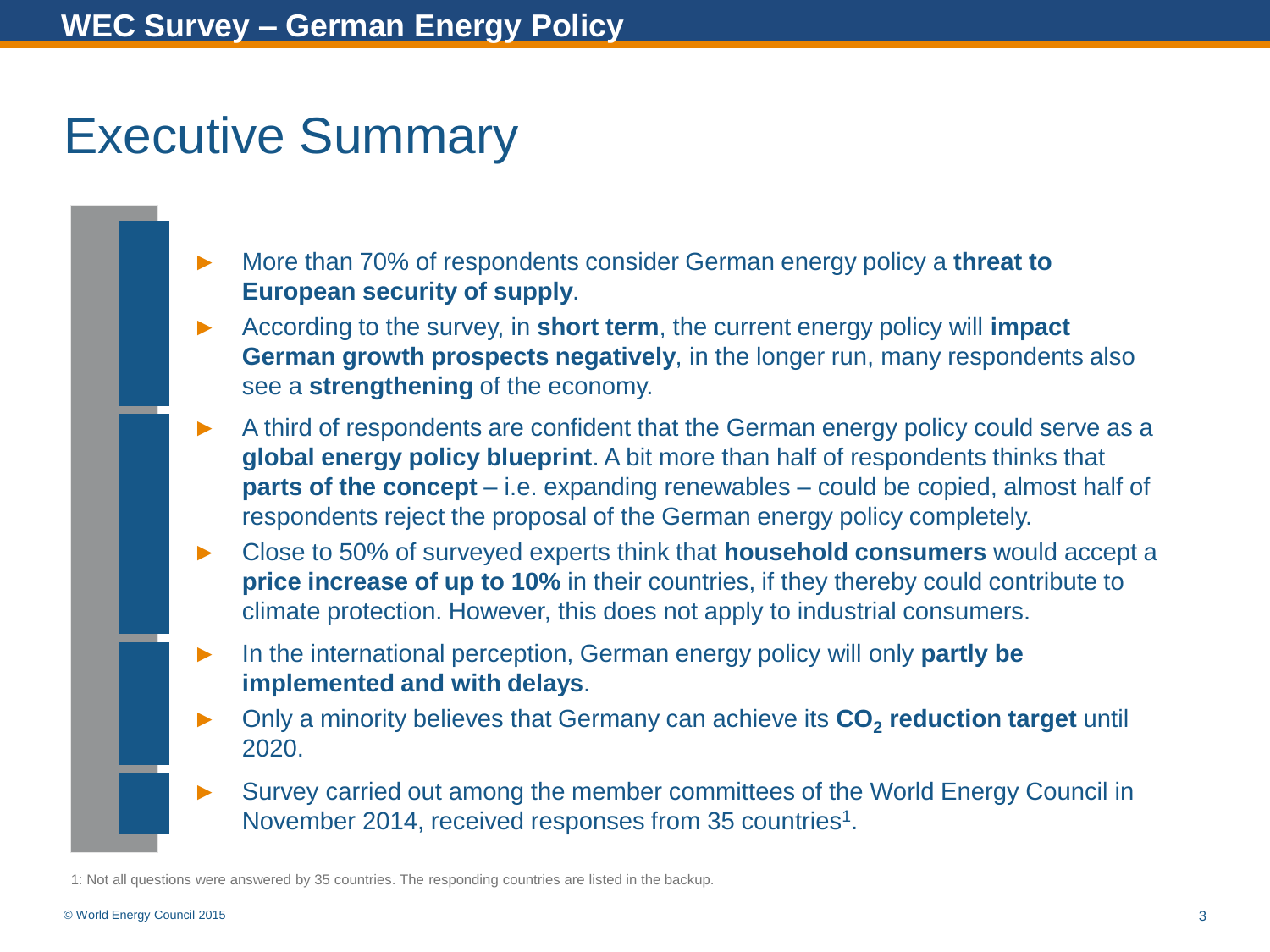## German energy policy is observed world-wide and partly triggered national debates on energy

**Question 1: How is the current German energy policy perceived in your country?**



- **The current German energy policy is noticed widely abroad**

- **For a fifth of respondents, it triggered a national debate on energy**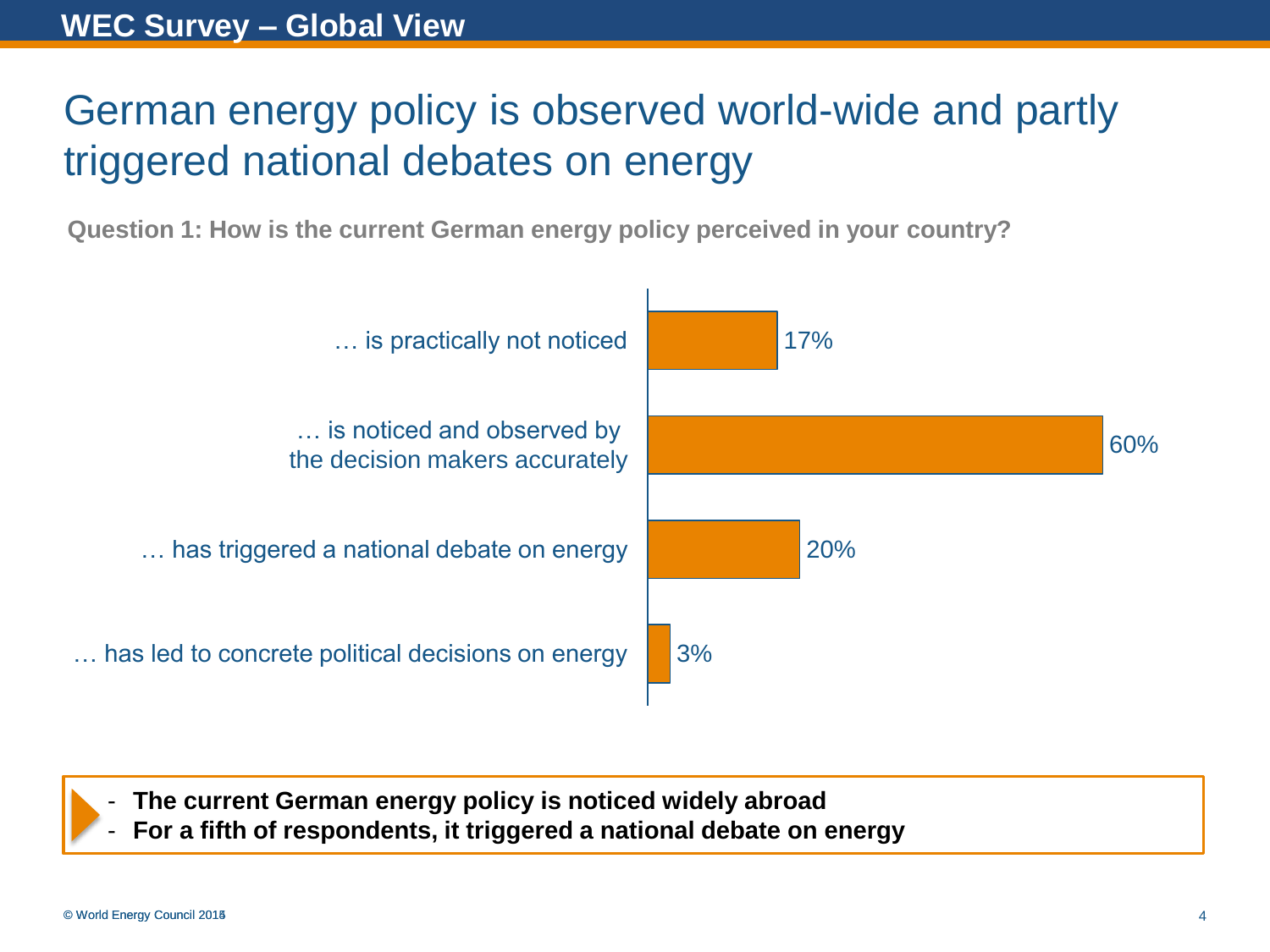## No respondent would apply the entire concept of German energy policy in their country

**Question 2: Do you expect that your country copycats parts of the German energy policy approach?**



- **Close to 50% cannot imagine to copy the concept of German energy policy**

- **A little more than 50% could imagine to use at least parts**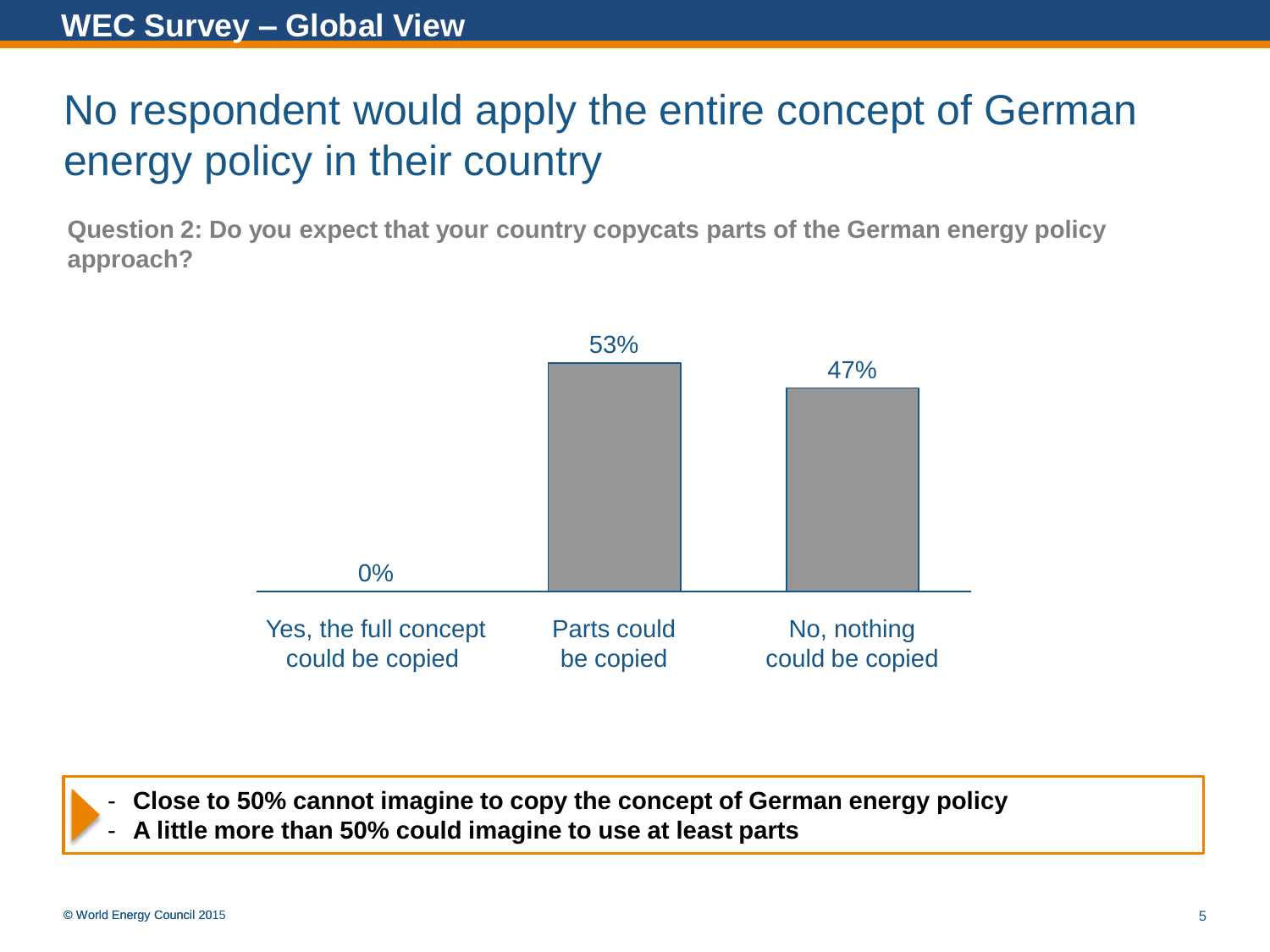## Further expansion of renewable energy is perceived as the most promising tool in the German approach

**Question 2: Do you expect that your country copycats parts of the German energy policy approach? – Possible answers for "Parts of the concept could be copied"** 



**Especially climate-friendly policy choices such as more power from renewable energy, a drastic reduction of primary energy demand as well as the decrease of CO<sup>2</sup> emissions are perceived as tools from the German approach that are worth copying**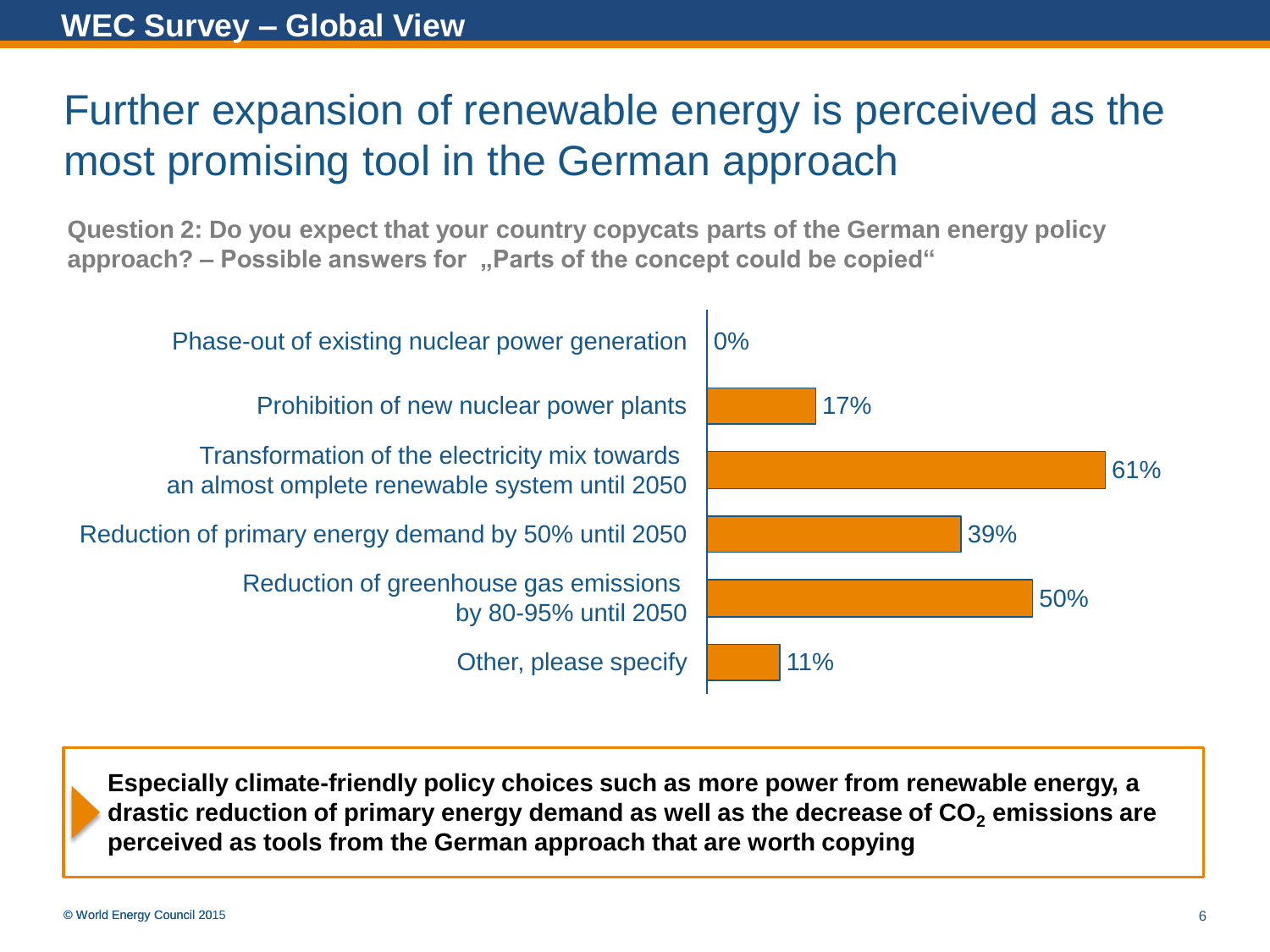#### More than 80% of respondents doubt that their country possesses the ability to implement German energy policies

**Question 3: In your country, are the technical and economic conditions given to follow the German policy path?**



**Even countries at a comparable level of industrial development seem to remain doubtful about their ability to implement such a profound change in energy policy**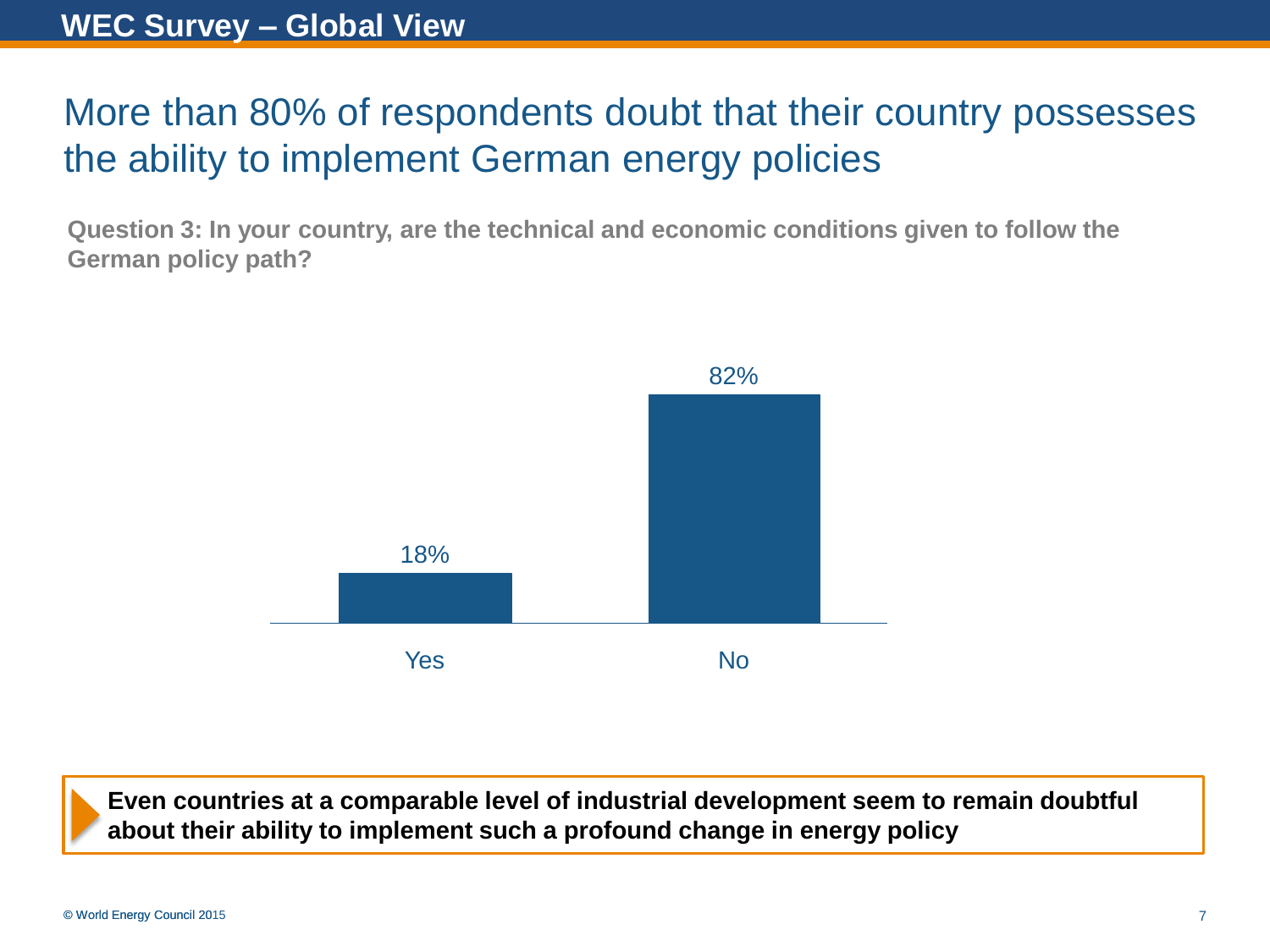#### **WEC Survey – Global View**

#### Although achievable, more than 80% of respondents expect delays in the implementation of the goals of the "energy transition"

**Question 4: How do you assess the feasibility of the German goals?**



- **Close to a third of respondents think that German energy policy will be implemented fully but with delay**
- **More than half however believe that only parts will be realized and even these with a delay**
- **Only a fraction of respondents can imagine full implementation without delay**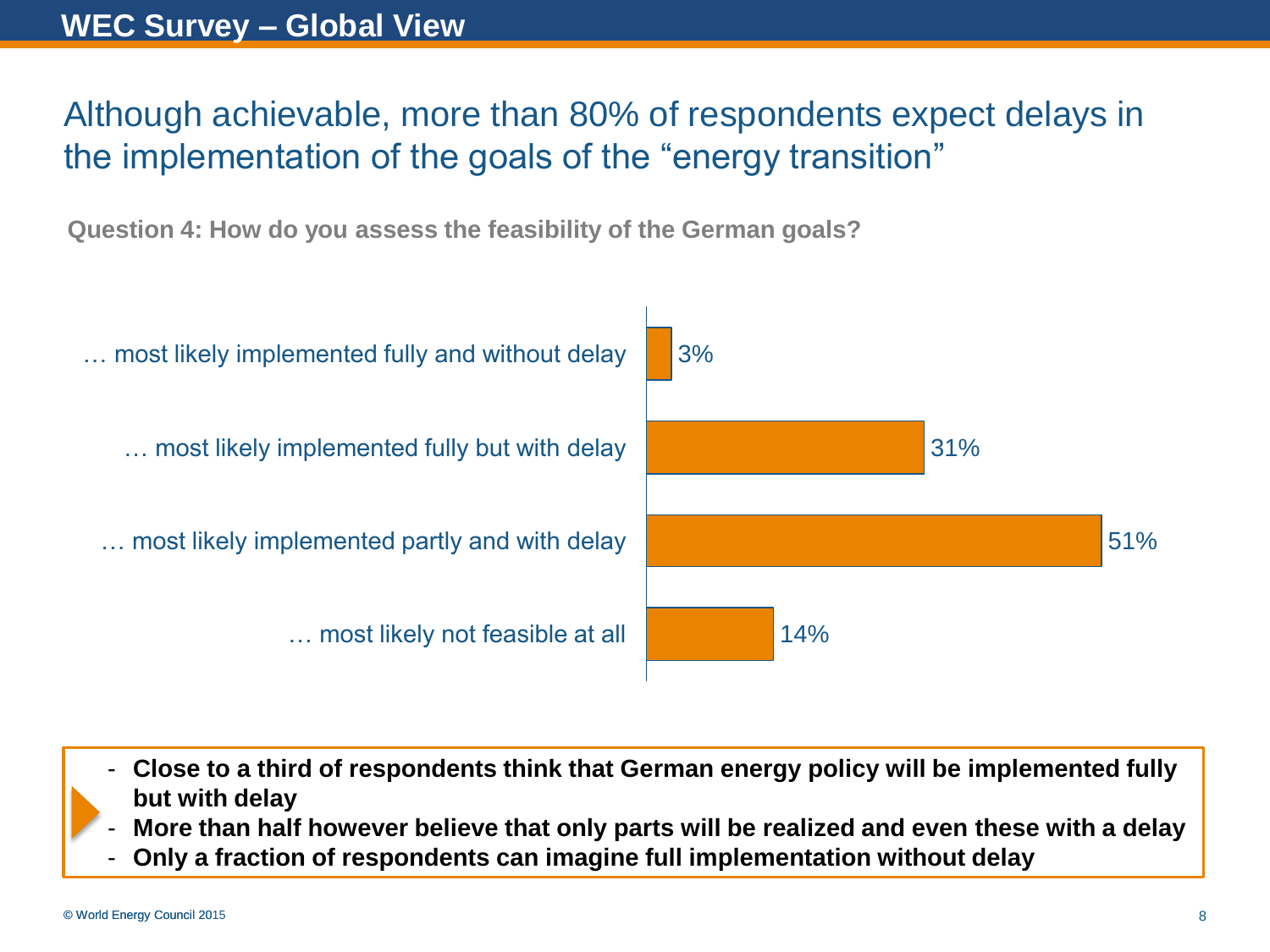## A majority considers German energy policy a threat to European security of supply

**Question 5: Do you see threats to security of supply in Europe by the current German energy policy?**



**The majority of respondents believe that German energy policy antagonizes efforts towards more security of supply for power in Europe**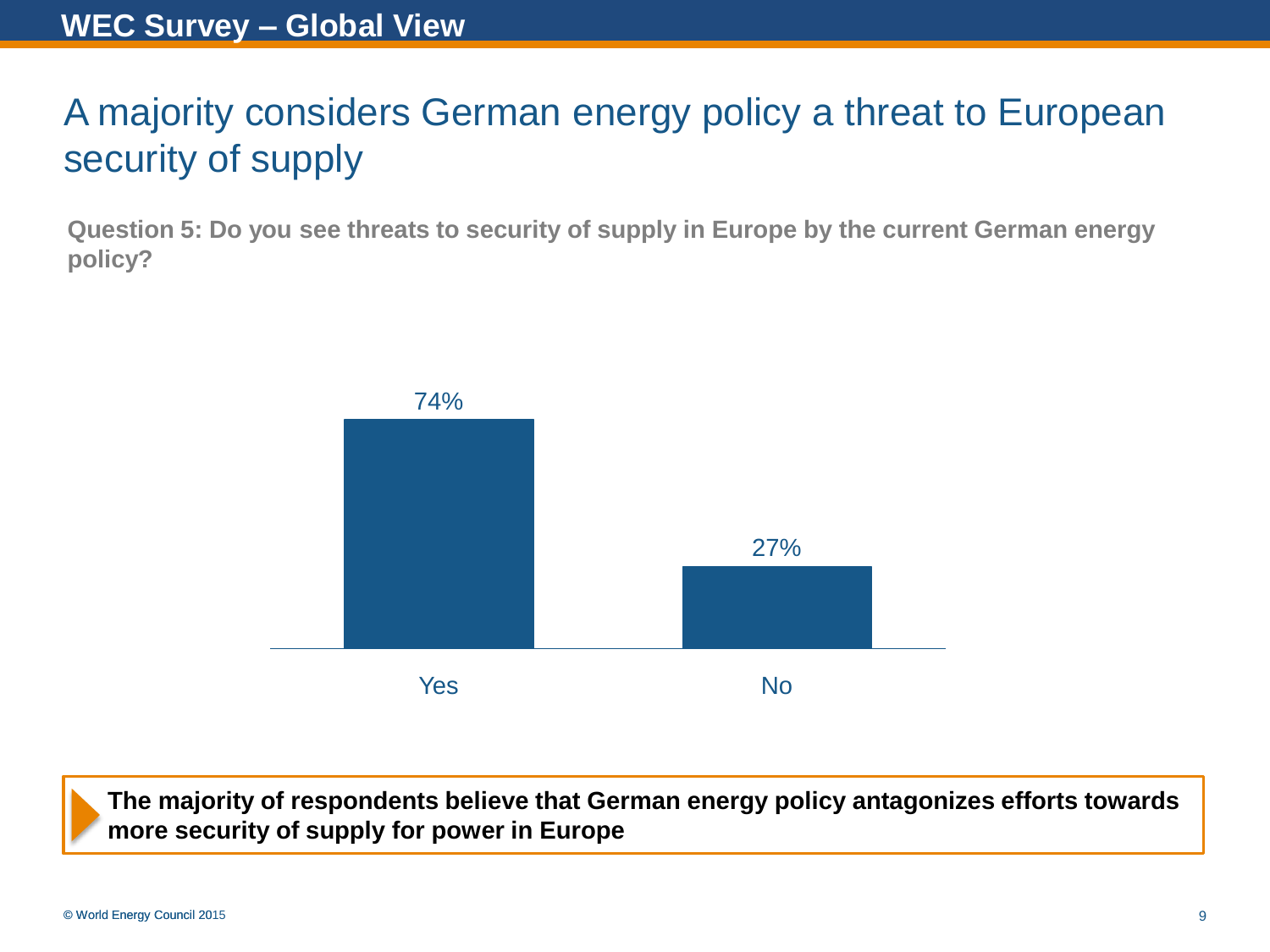#### **WEC Survey – Global View**

In short term, respondents expect the "energy transition" to impact German growth negatively, in the longer run, not necessarily

**Question 6: What impact do you expect for the economic power of Germany due to the current energy policy?**



- Largely homogenous view of respondents for the short/medium term perspective until **2020: Close to three quarters expect a weakening of Germany's economy**
- **Views differ on the long term perspective: More than 50% expect the German economy to be strengthened, but also 40% expect it to be weakened by the current energy policy**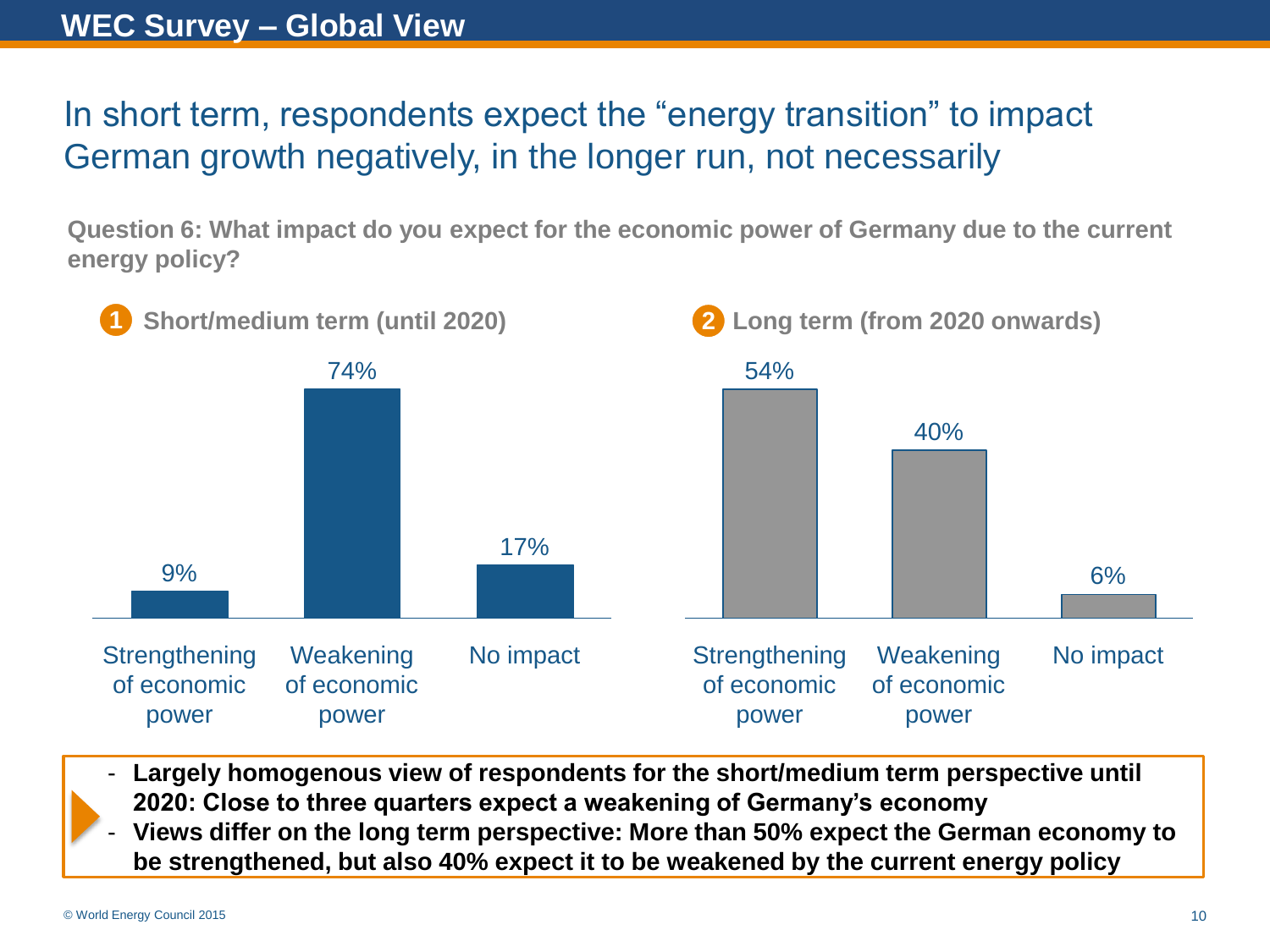## More than 50% of respondents do not believe that Germany can achieve its  $\mathsf{CO}_2$  reduction target until 2020

**Question 7: Do you expect that Germany will achieve its CO<sup>2</sup> reduction target of 40% for the year 2020 against the 1990 level?**



On the issue of CO<sub>2</sub> targets, the opinion displayed by the surveyed international experts is **divided**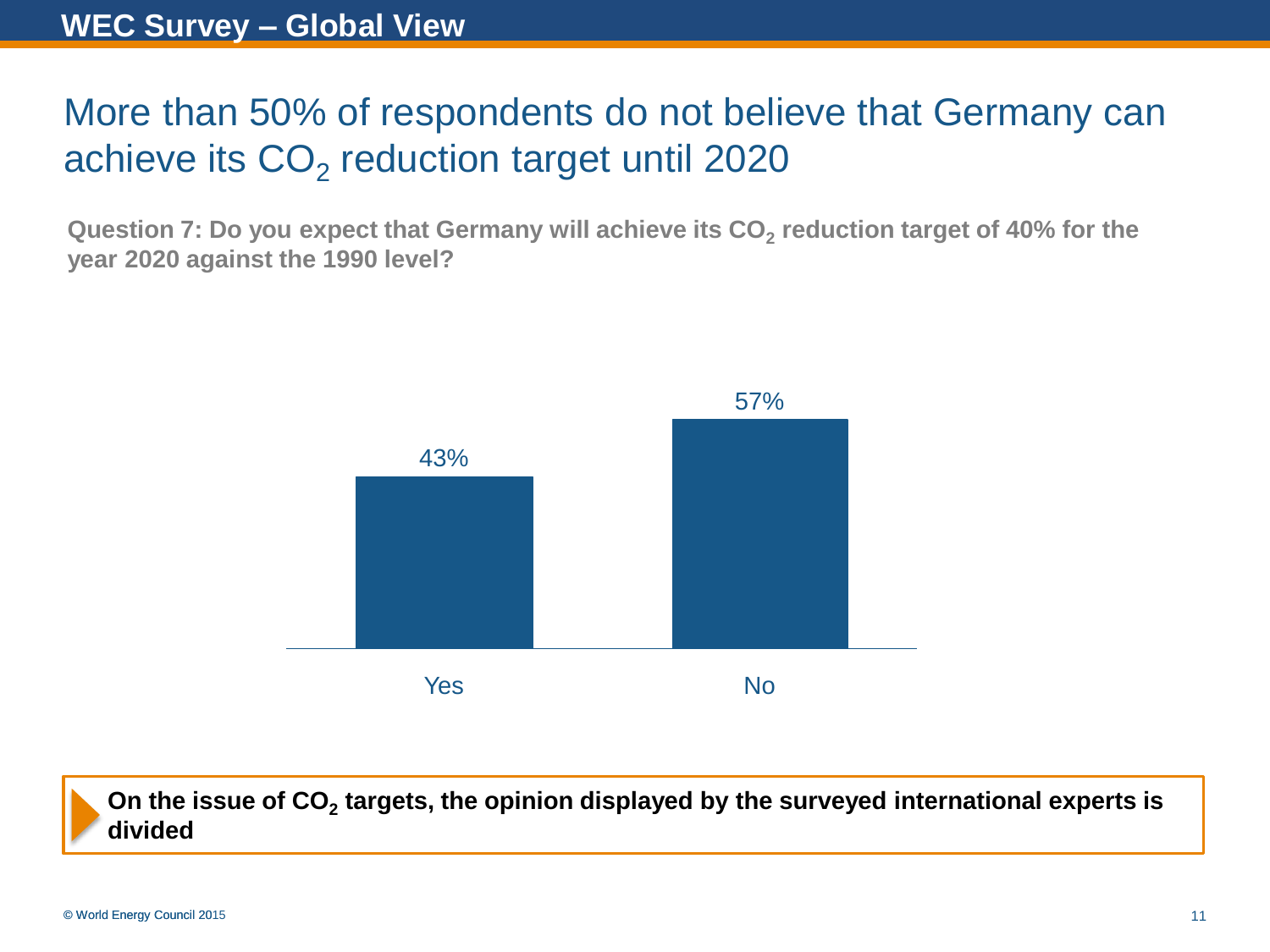#### Almost 60% of the respondents believe that industrial consumers in their country would not accept higher electricity prices

**Question 9: Do you think that consumers in your country would accept higher electricity prices if revenues from these financed e.g. an increase in renewable energy or technologies to reduce emissions? – Industrial consumers<sup>1</sup>**



**It is unlikely that industrial consumers in other countries would be willing to share the financial burden of an "energy transition", according to the experts** 

1: New question in 2014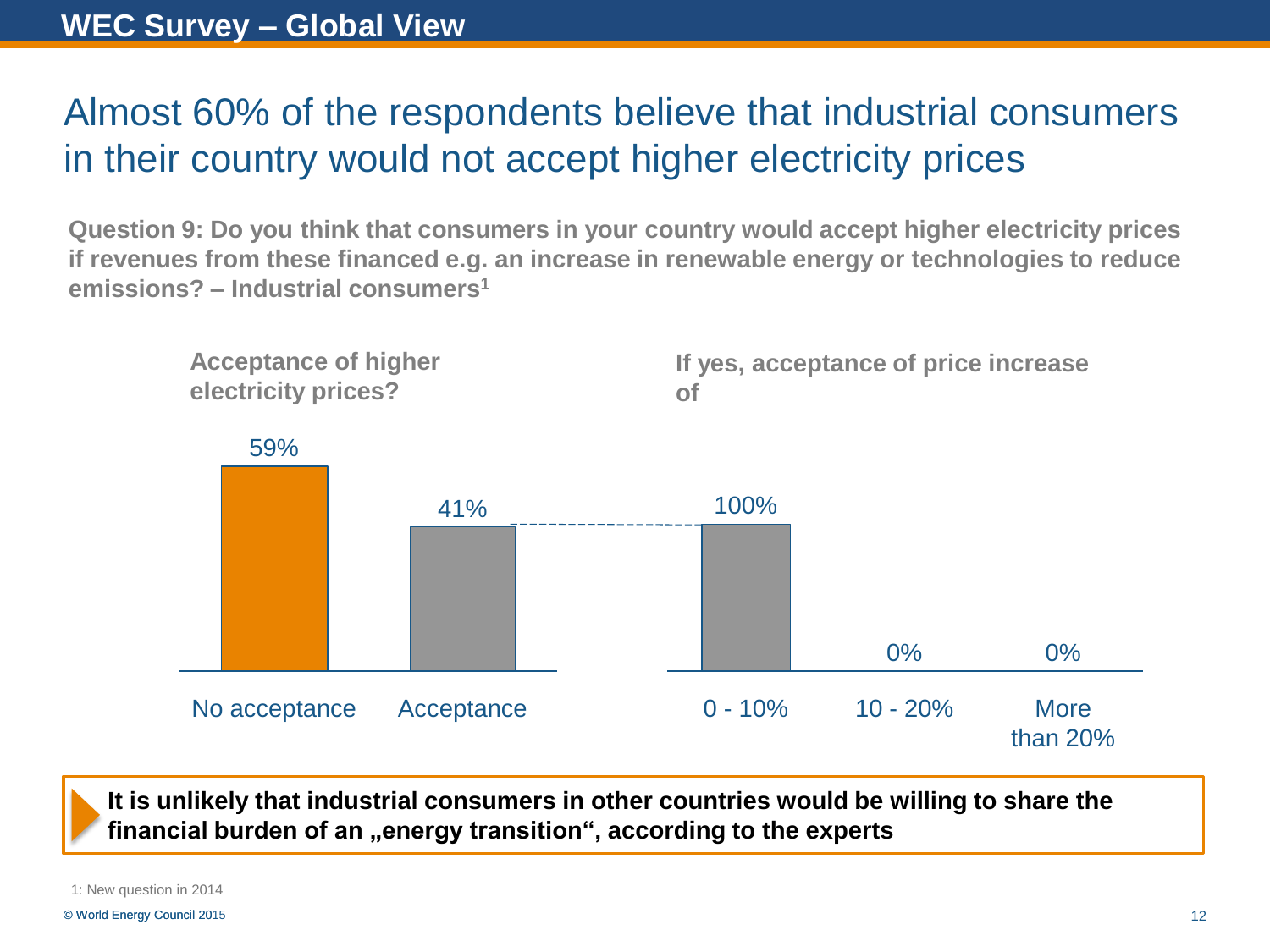#### Almost 50% of the respondents are convinced that private households in their country would accept slightly higher electricity prices

**Question 9: Do you think that consumers in your country would accept higher electricity prices if revenues from these financed e.g. an increase in renewable energy or technologies to reduce emissions? – Household consumers<sup>1</sup>**



- **Acceptance among private households is expected to be higher than among industrial consumers: households would sustain a price increase of approx. 10%**

It remains unclear if such a minimal price increase would cover the cost incurred by an **energy transition policy**

1: New question in 2014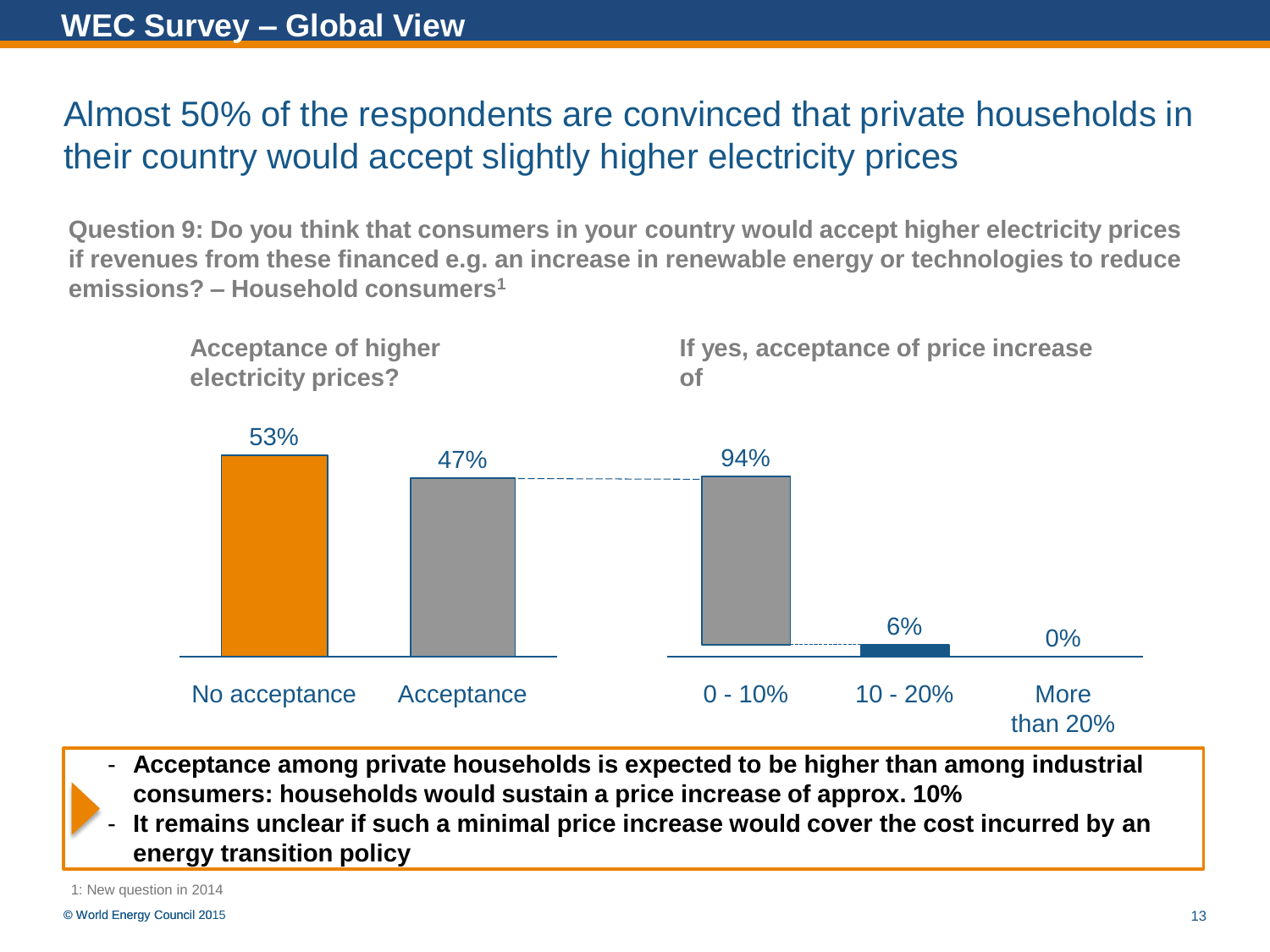## A third of respondents are confident that the current German energy policy could serve as a global energy policy blueprint

**Question 10: Could the current German energy policy serve as a blueprint for the world?**



**The majority of respondents believes that the "energy transition" is not a model energy policy for their country**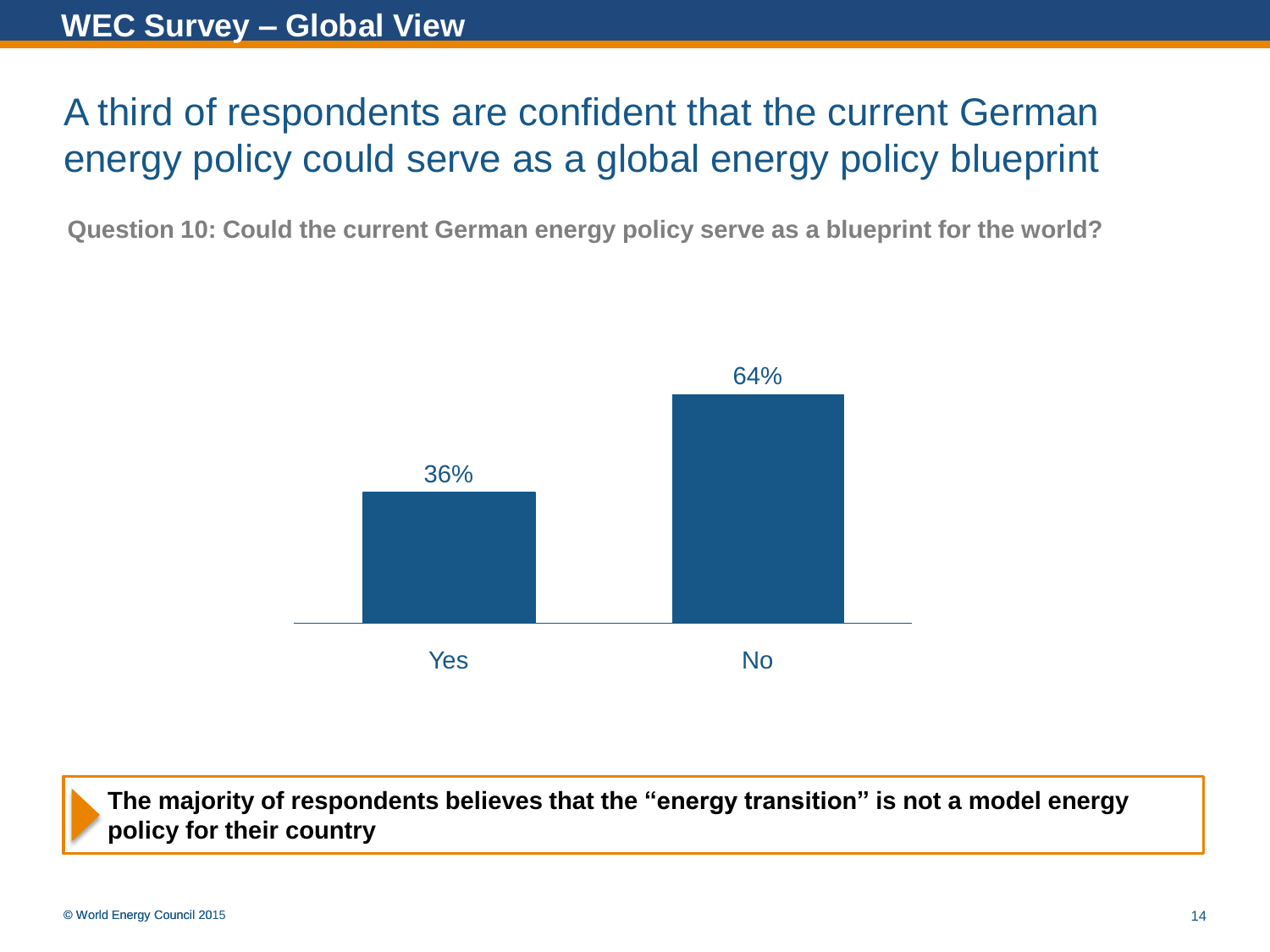## Agenda

- Global View 35 responses **1**
- **Europe vs. Rest of the World View – 20 vs. 15 responses 2**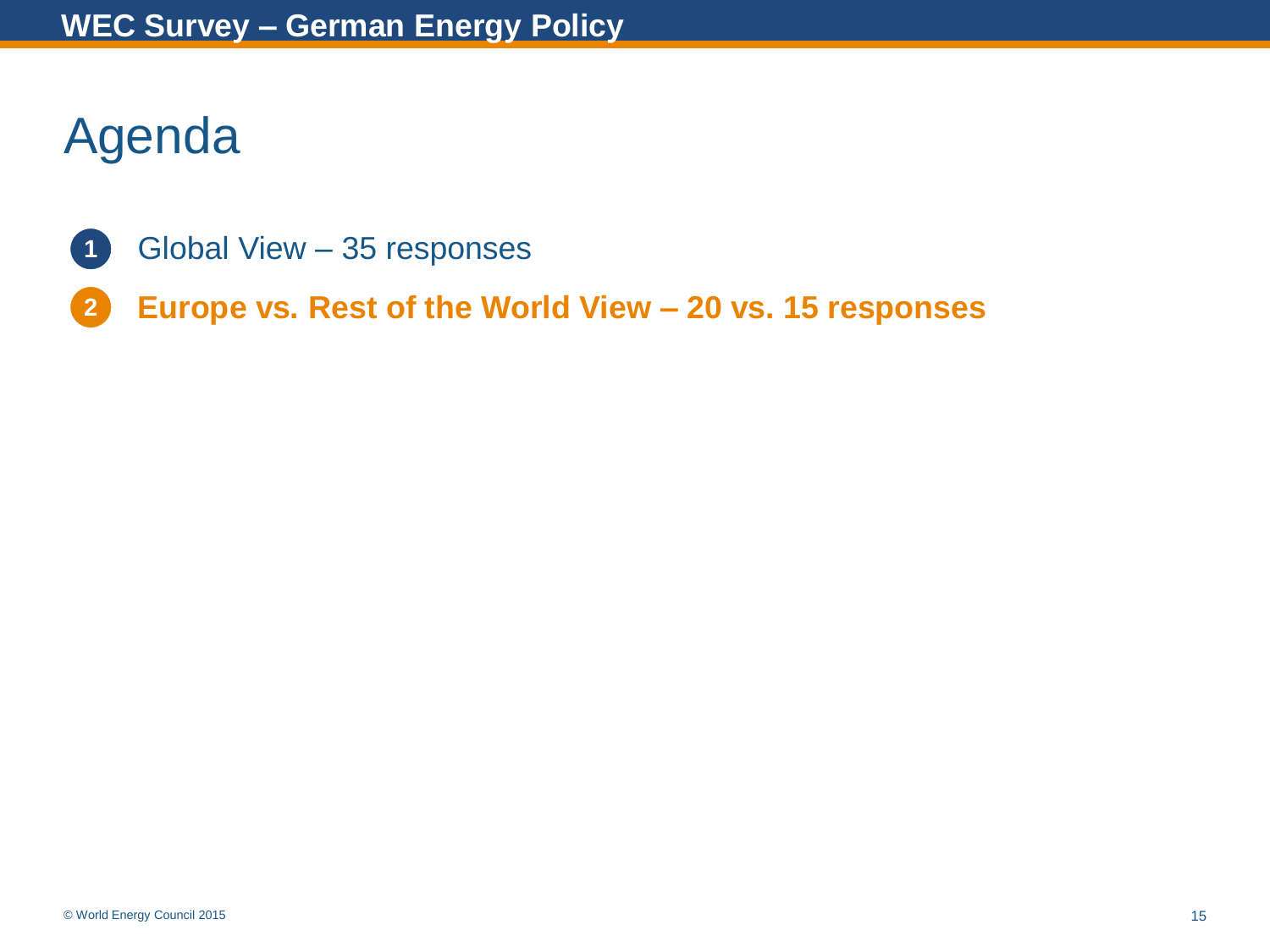## Our European neighbors closely observe the implementation of German energy policy…

**Question 1: How is the current German energy policy perceived in your country?**



- **A quarter of European respondents has recognized debates on energy issues immediately triggered by the German energy policy**
- **The political realm outside of Europe remains much more untouched by the energy transition**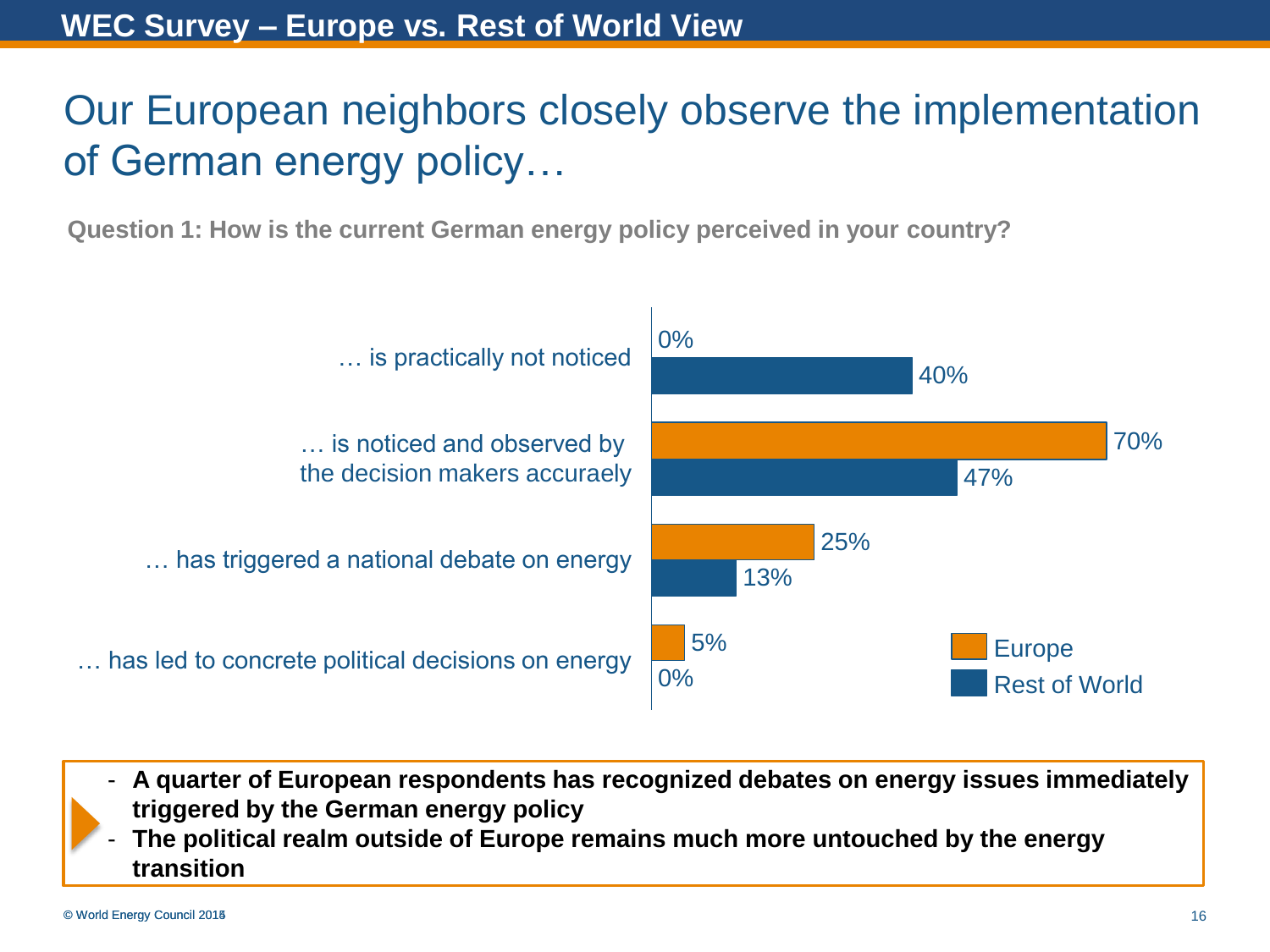## …while two thirds could imagine implementing parts of the German energy policy

**Question 2: Do you expect that your country copycats parts of the German energy policy approach?**



**Europe and the rest of the world disagree on Germany energy policy: While two thirds of the European respondents could imagine implementing certain aspects of the German energy policy, two thirds of respondents outside Europe completely reject the model**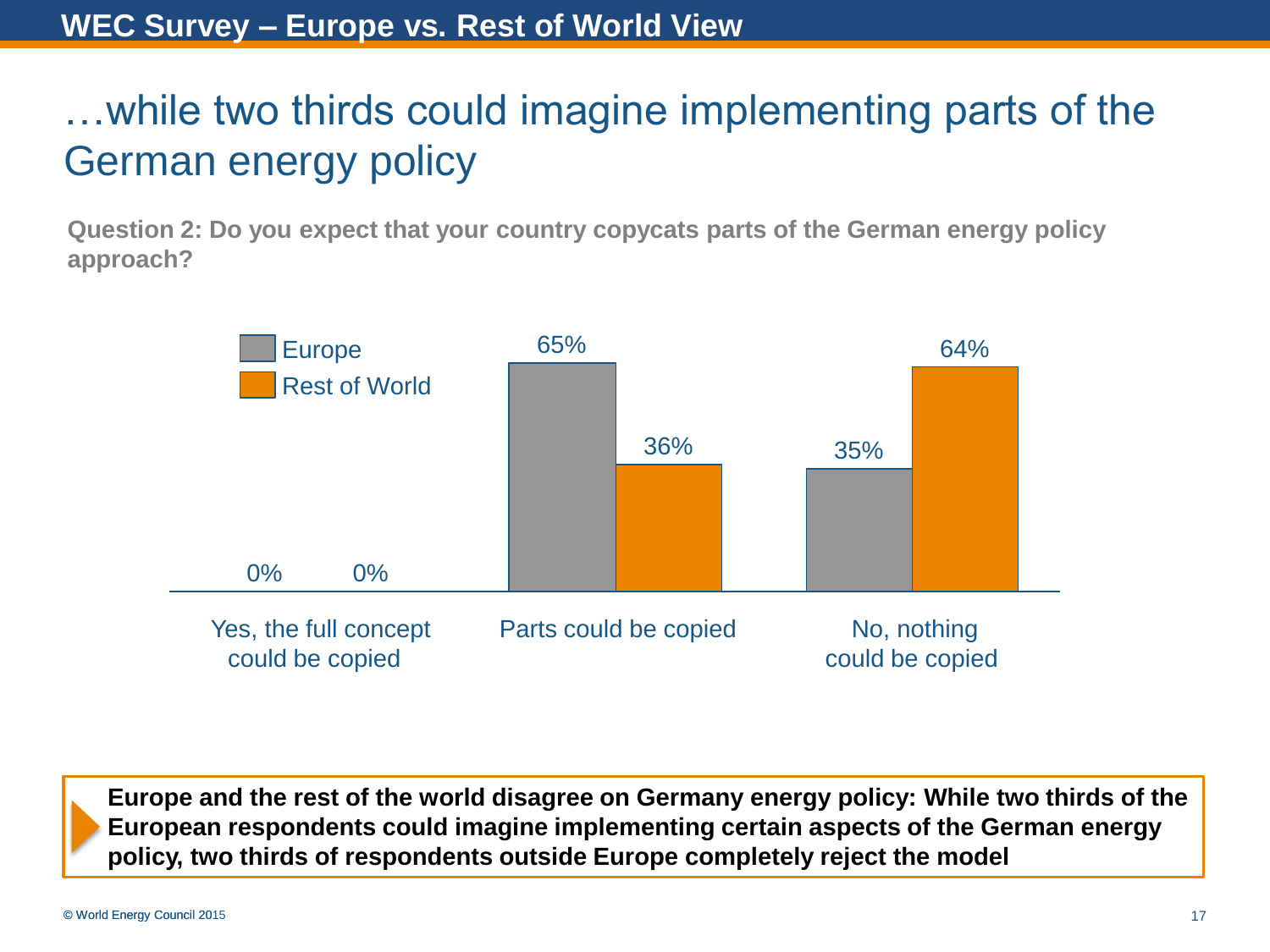## Reducing primary energy demand is not an option outside of Europe

**Question 2: Do you expect that your country copycats parts of the German energy policy approach? – Possible answers for "Parts of the concept could be copied"** 



Increasing e.g. the share of renewables in electricity generation as well as a reduction of CO<sub>2</sub> **emissions is conceivable outside of Europe. However, a decrease in energy demand is not.**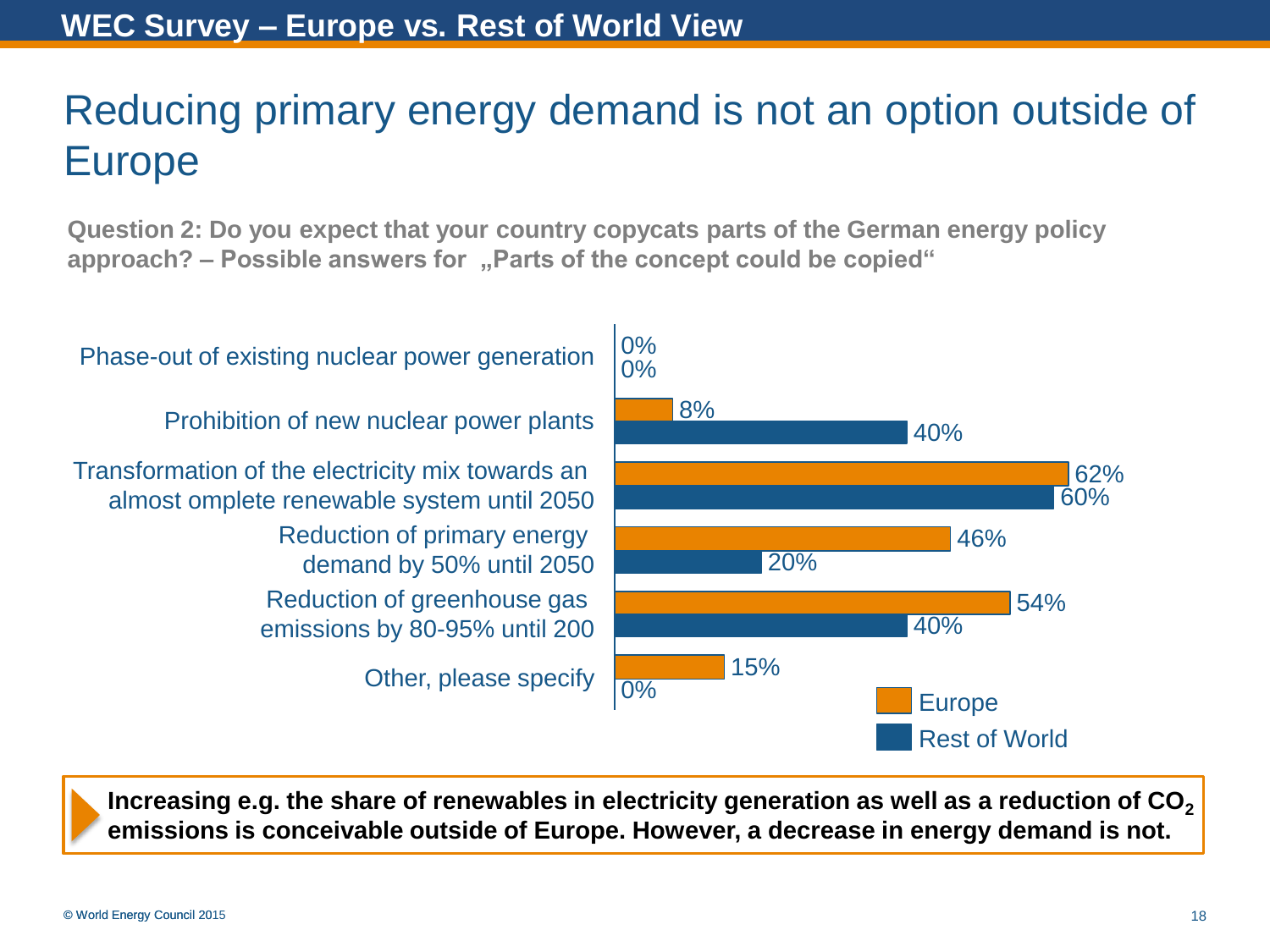## Surprisingly, both European and Non-European respondents question the feasibility of German-style energy policy in their countries

**Question 3: In your country, are the technical and economic conditions given to follow the German policy path?**



**No difference in opinion displayed between rather industrialized European countries and the category "Rest of World" that includes everything from fully industrialized economies such as the United States to emerging markets and developing countries**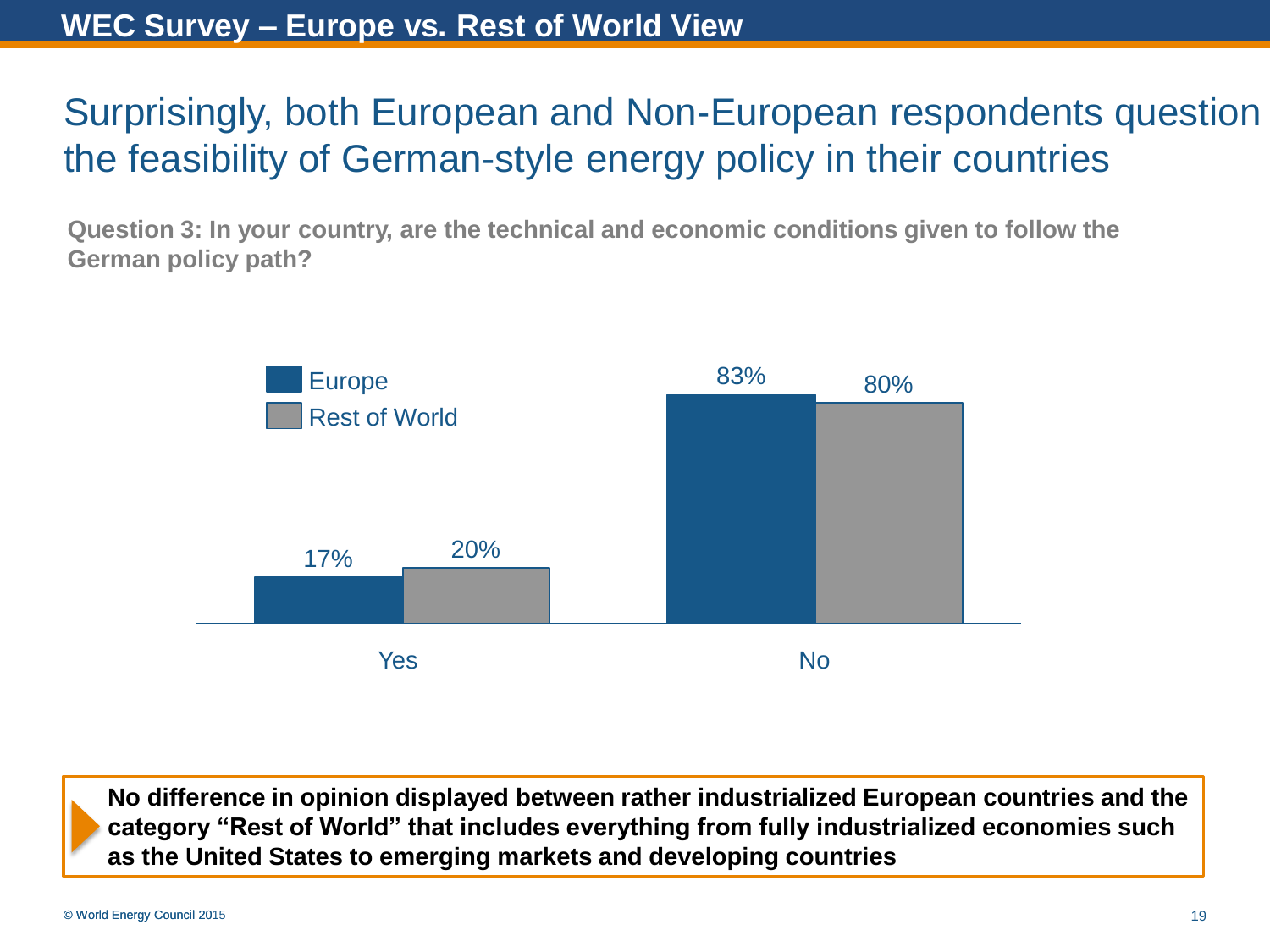#### The farther away a respondent is geographically from Germany, the more skepticism remains about the feasibility of German energy policy goals

**Question 4: How do you assess the feasibility of the German goals?**



- **90% of European respondents believe that the implementation of German energy policy will be delayed, but ultimately be achieved**

- **Respondents from outside of Europe do not share these views to the same extent**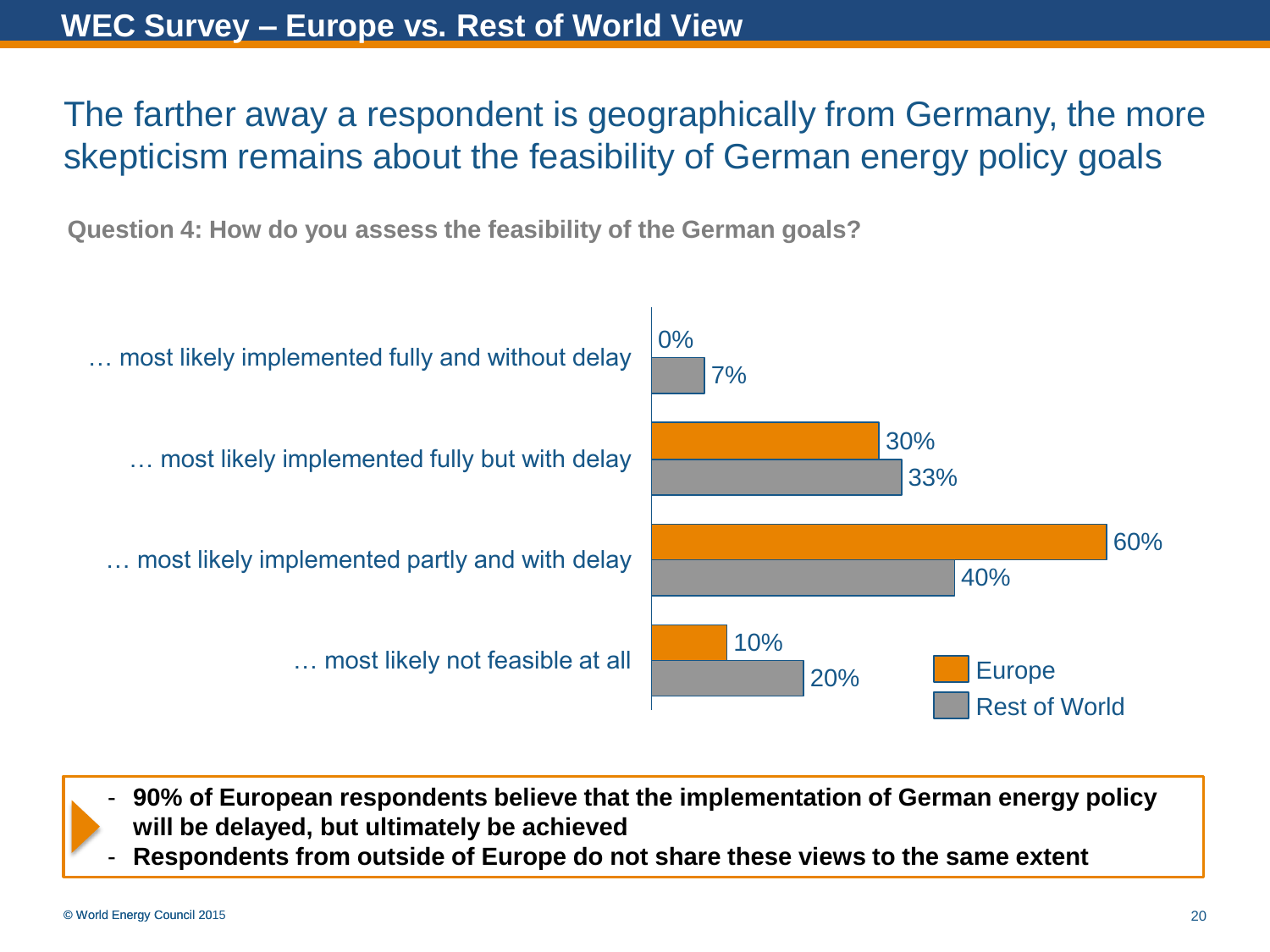#### 80% of European respondents see current German energy policy as a threat to European supply security

**Question 5: Do you see threats to security of supply in Europe by the current German energy policy?**



**Although German energy policy is not perceived negatively within Europe, its impact on European supply security for power remains a key issue to the majority of European respondents**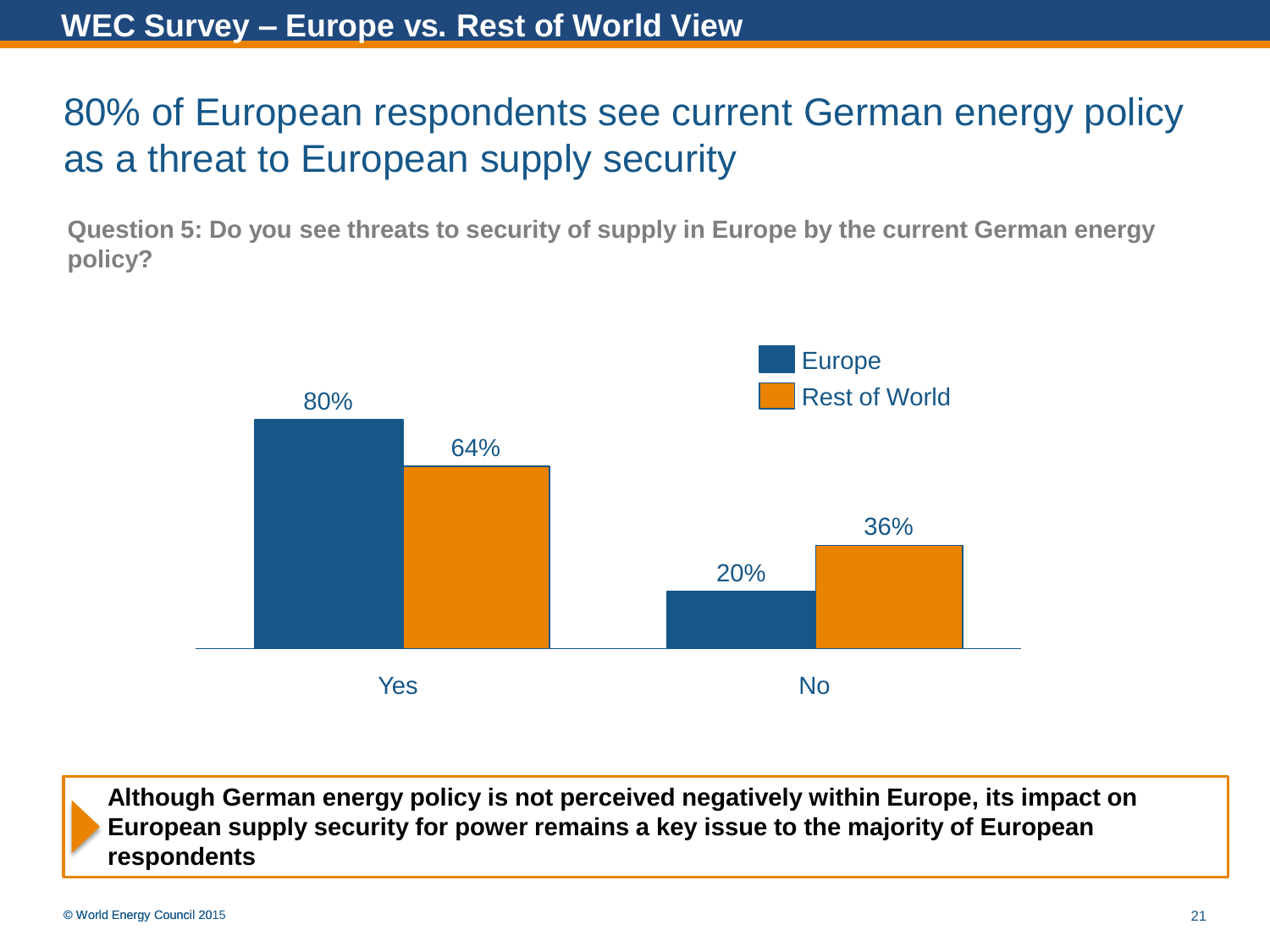## Rest of world: Long-term economic growth after a short-term economic slowdown induced by German energy policy

**Question 6: What impact do you expect for the economic power of Germany due to the current energy policy?**



- **Majority of respondents agree on the short/mid-term impact**
- **Outside of Europe, even more respondents believe that the energy transition will work as an investment program on the long run**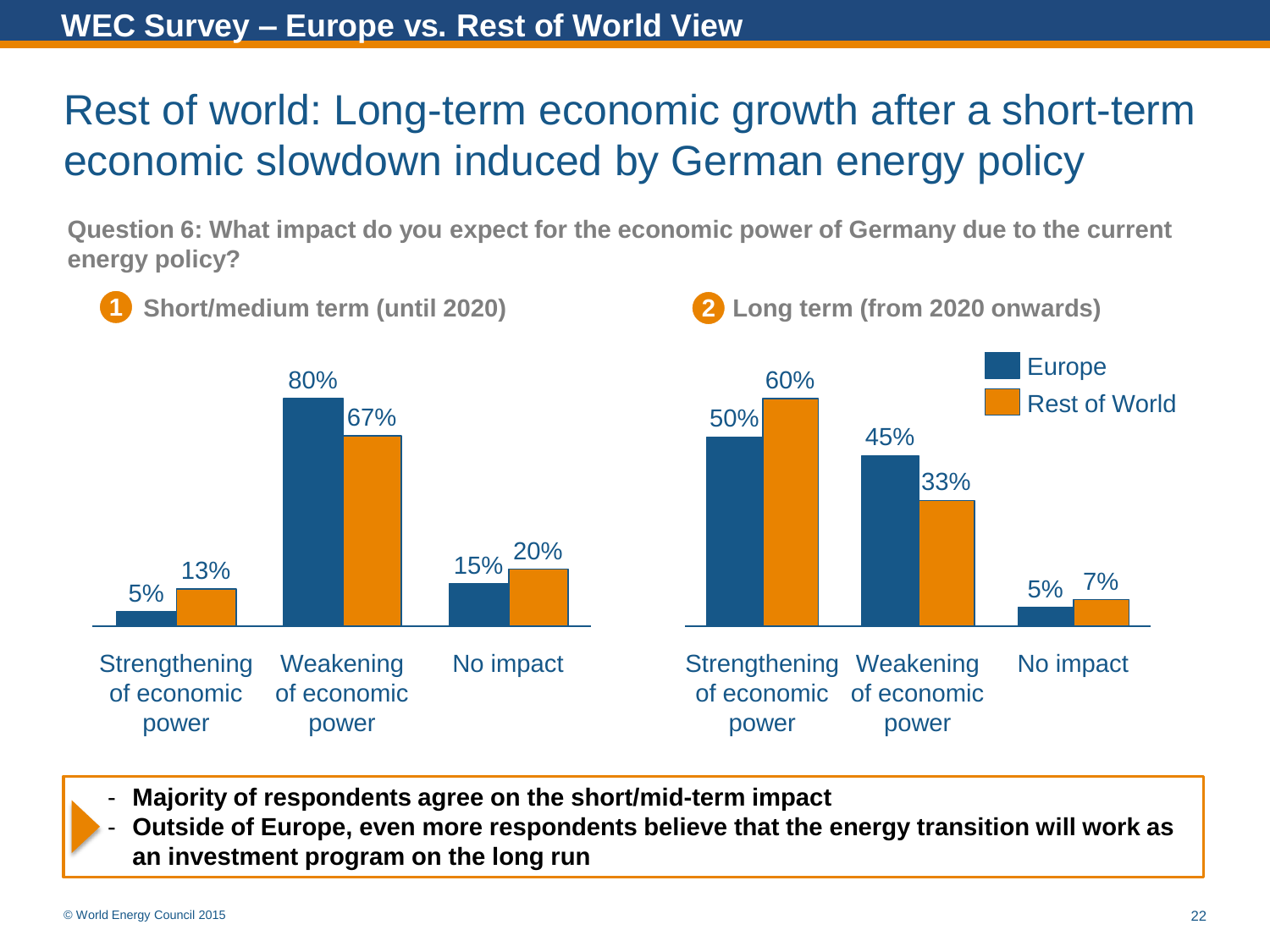## Almost two thirds of Europeans doubt that Germany will reach its  $CO<sub>2</sub>$  reduction target of 40% in 2020

**Question 7: Do you expect that Germany will achieve its CO<sup>2</sup> reduction target of 40% for the year 2020 against the 1990 level?**



**Whereas Europeans have formed a quite clear opinion on Germany's ability to achieve the 2020 goal, respondents from the rest of the world remain indecisive**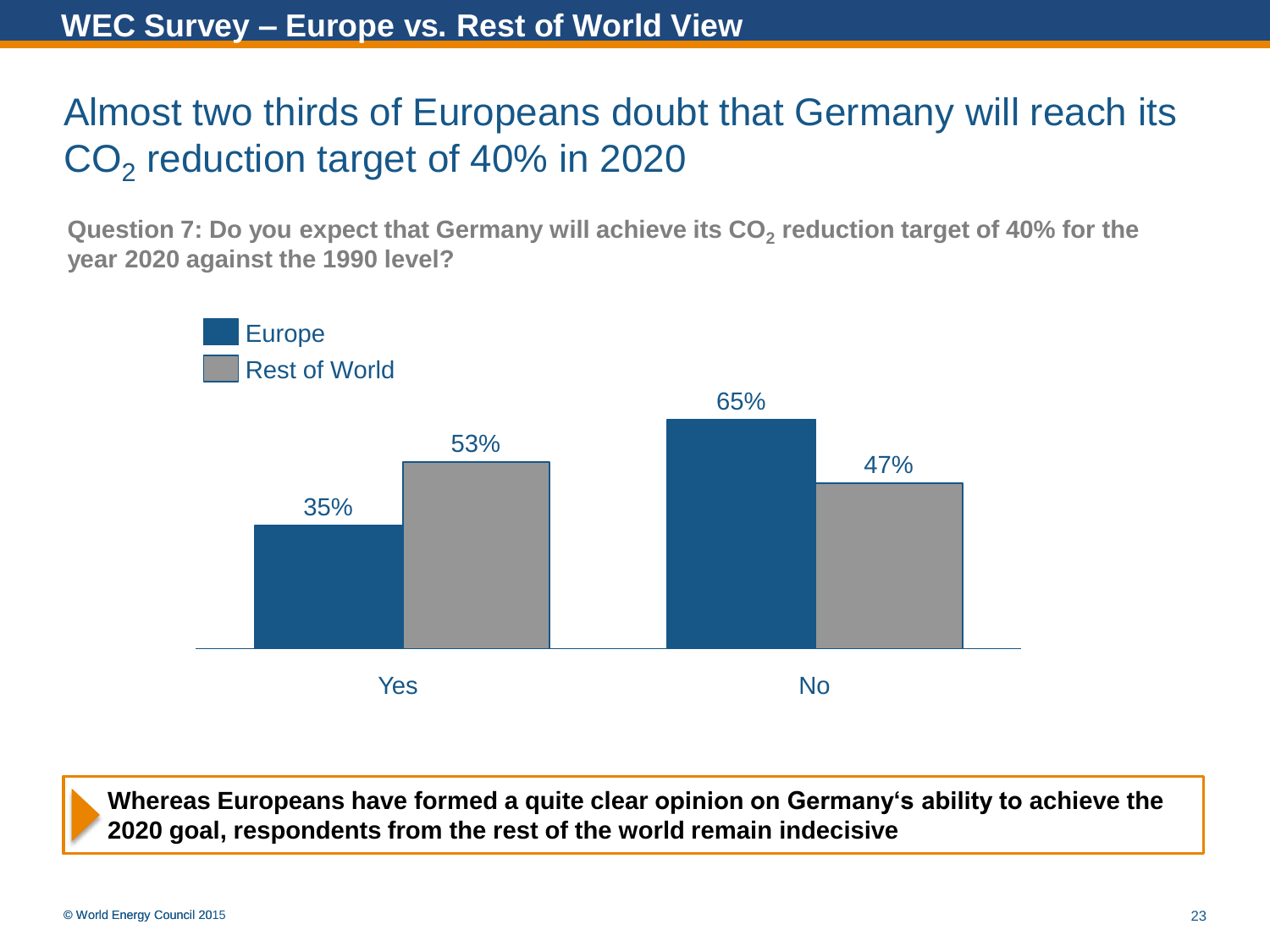#### Two thirds of European respondents believe that industrial consumers would reject higher power prices in their country

**Question 9: Do you think that consumers in your country would accept higher electricity prices if revenues from these financed e.g. an increase in renewable energy or technologies to reduce emissions? – Industrial consumers<sup>1</sup>**



- **Outside of Europe, opinions on the acceptance of higher prices are divided**

- **Price increases of more than 10% seem to be completely unrealistic**

1: New question in 2014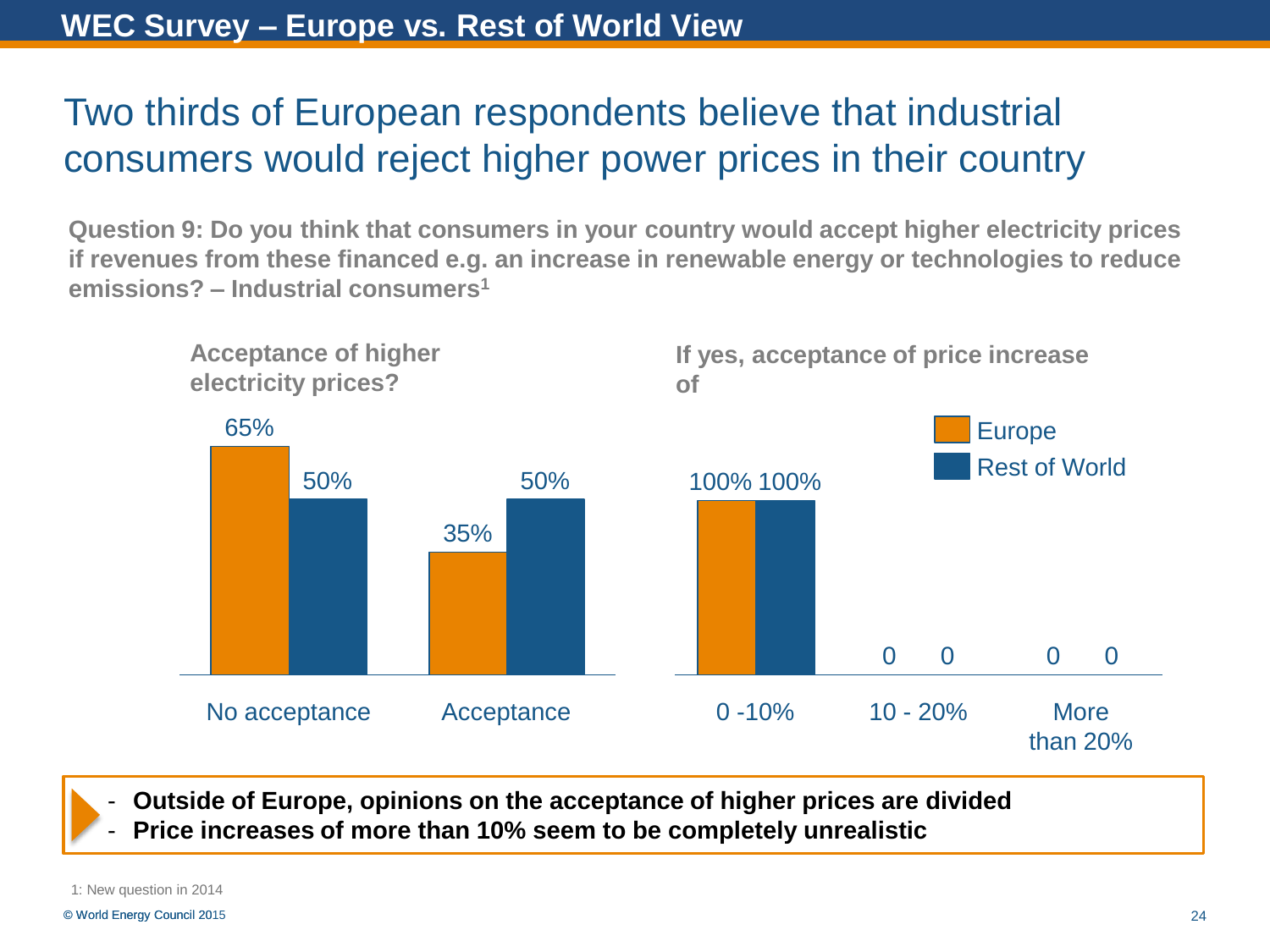#### Outside of Europe, higher power prices are not acceptable for households to finance an energy transition like the German one

**Question 9: Do you think that consumers in your country would accept higher electricity prices if revenues from these financed e.g. an increase in renewable energy or technologies to reduce emissions? – Household consumers<sup>1</sup>**



- **Europe's household consumers could accept a price increase of max. 10%**
- **Outside of Europe, price increases are not an option for the vast majority of respondents – not everybody can afford an energy transition**

1: New question in 2014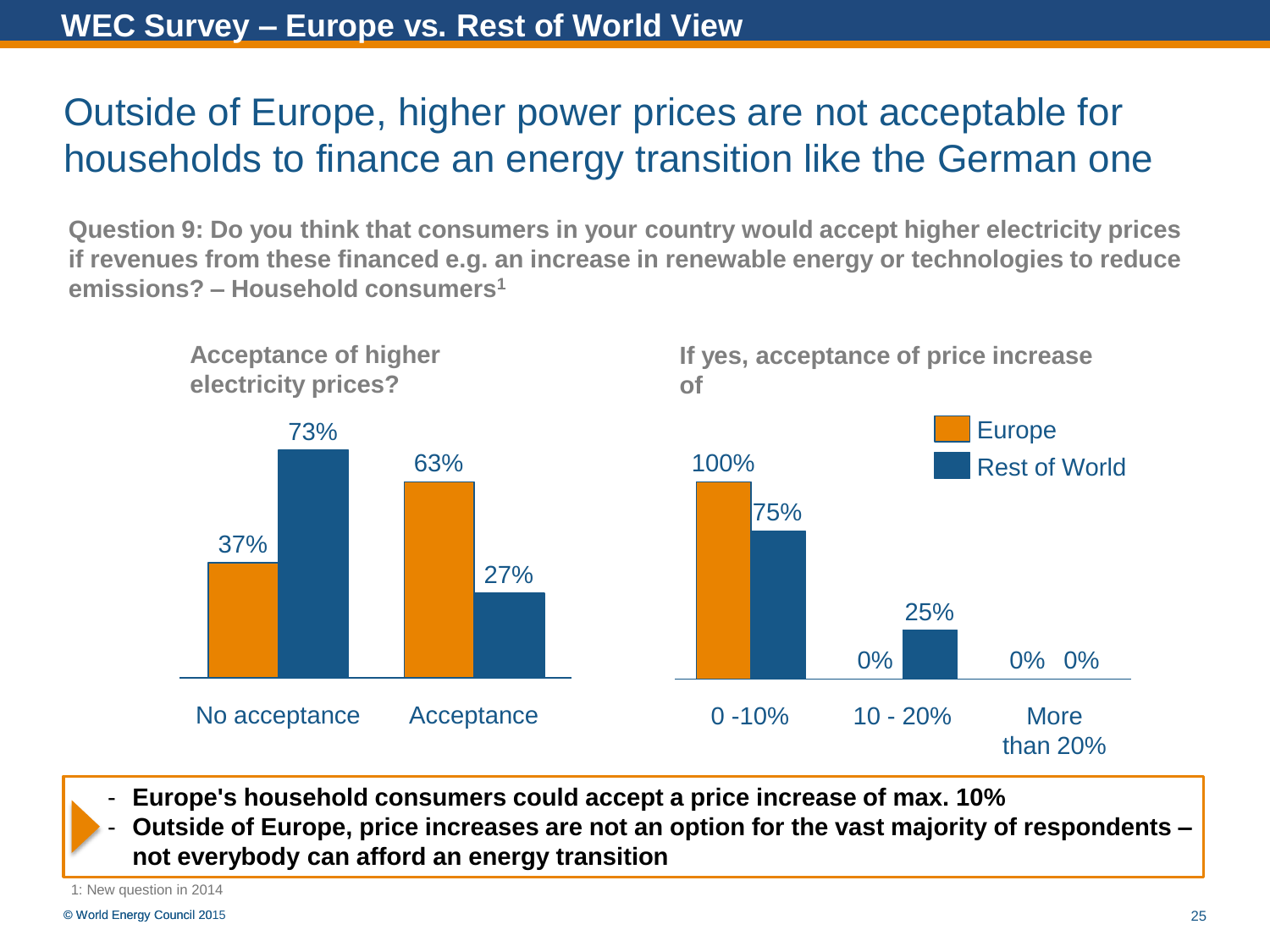#### The farther away the energy transition is, the better it looks…

**Question 10: Could the current German energy policy serve as a blueprint for the world?**



Non-Europeans seem to acknowledge the "visionary character" of the energy transition **project**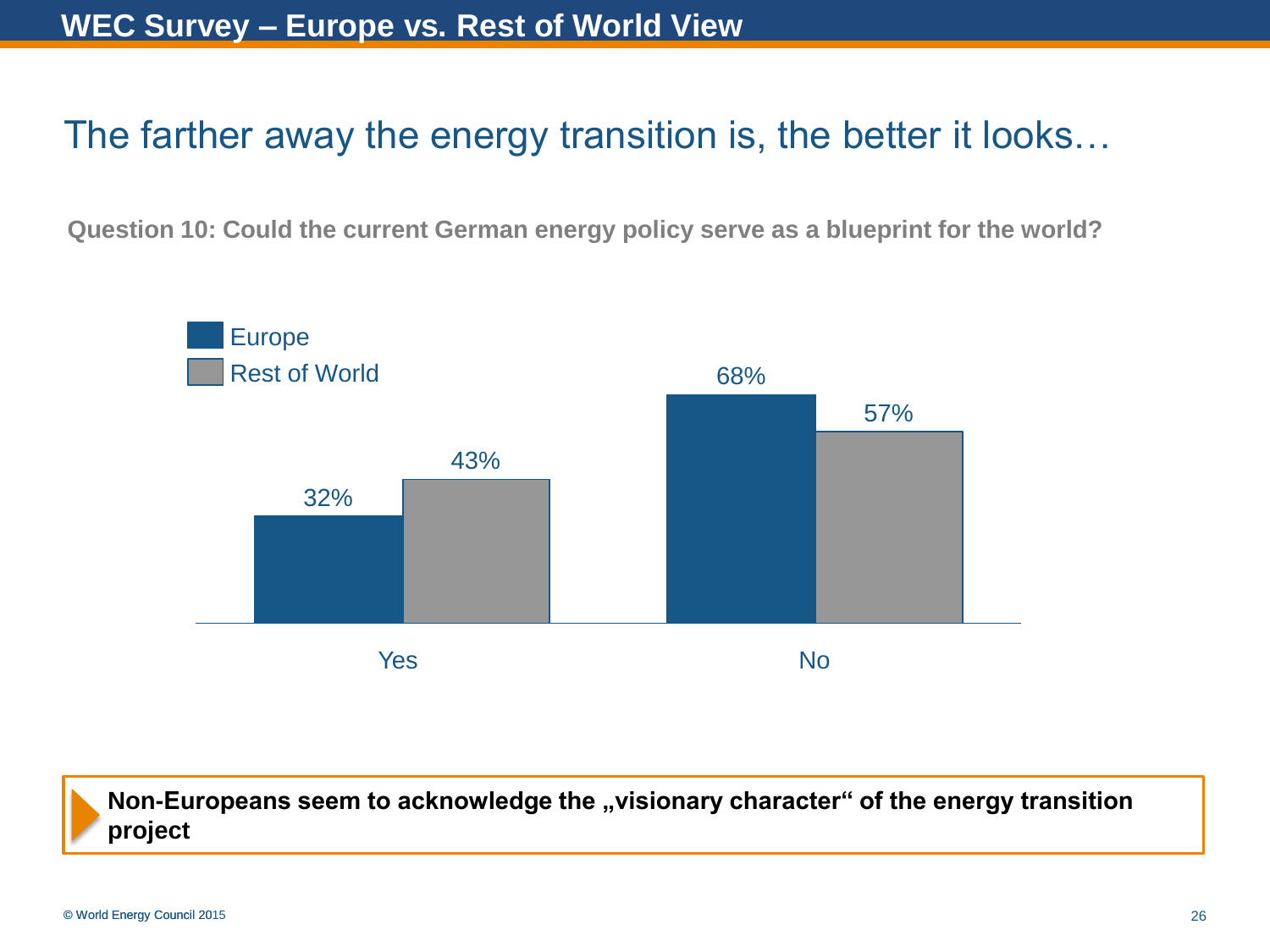## Overview of responding countries

- ► Austria
- ► Croatia
- ► Czech Republic
- ► Denmark
- ► Estonia
- ► Finland
- ► France
- ► Greece
- ► Italy
- ► Lithuania
- ► Netherlands
- ► Poland
- ► Romania
- ► Serbia
- ► Slovakia
- ► Slovenia
- ► Spain
- ► Sweden
- **Switzerland**
- ► Turkey

#### European countries Countries outside of Europe

- ► Argentina
- ► Colombia
- ► Dominican Republic
- ► Ecuador
- ► Hong Kong
- ► India
- ► Japan
- ► Kazakhstan
- ► Lebanon
- ► New Zealand
- ► Philippines
- ► South Africa
- ► South Korea
- ► Tunisia
- ► USA